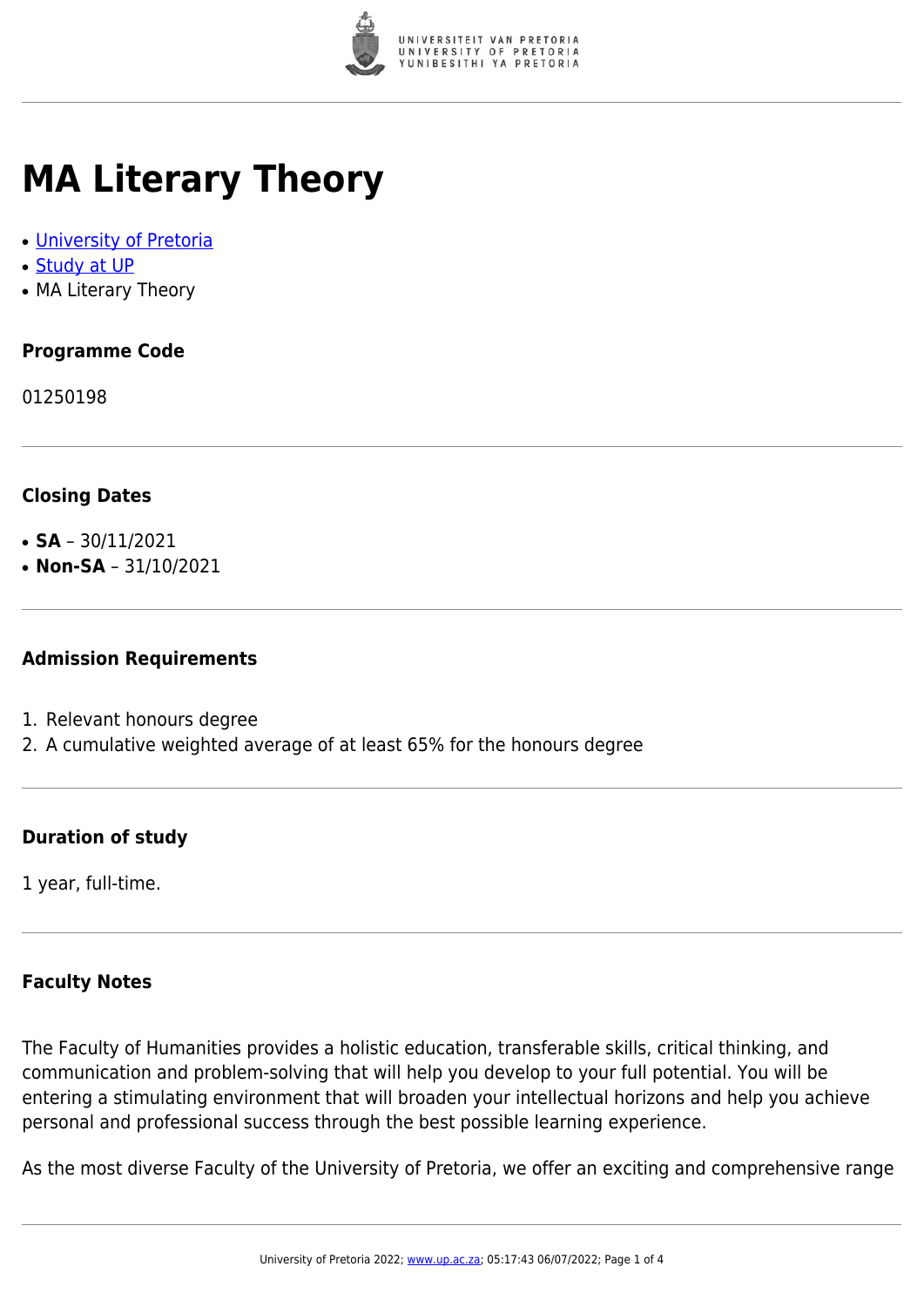

of programmes and discipline-based majors, including studies in languages, social sciences and visual and performing arts.

#### **Enquiries about the programme**

**Name:** Prof HSS Willemse **Tel:** 012 420 4320 **E-Mail:** hein.willemse@up.ac.za



**How to apply**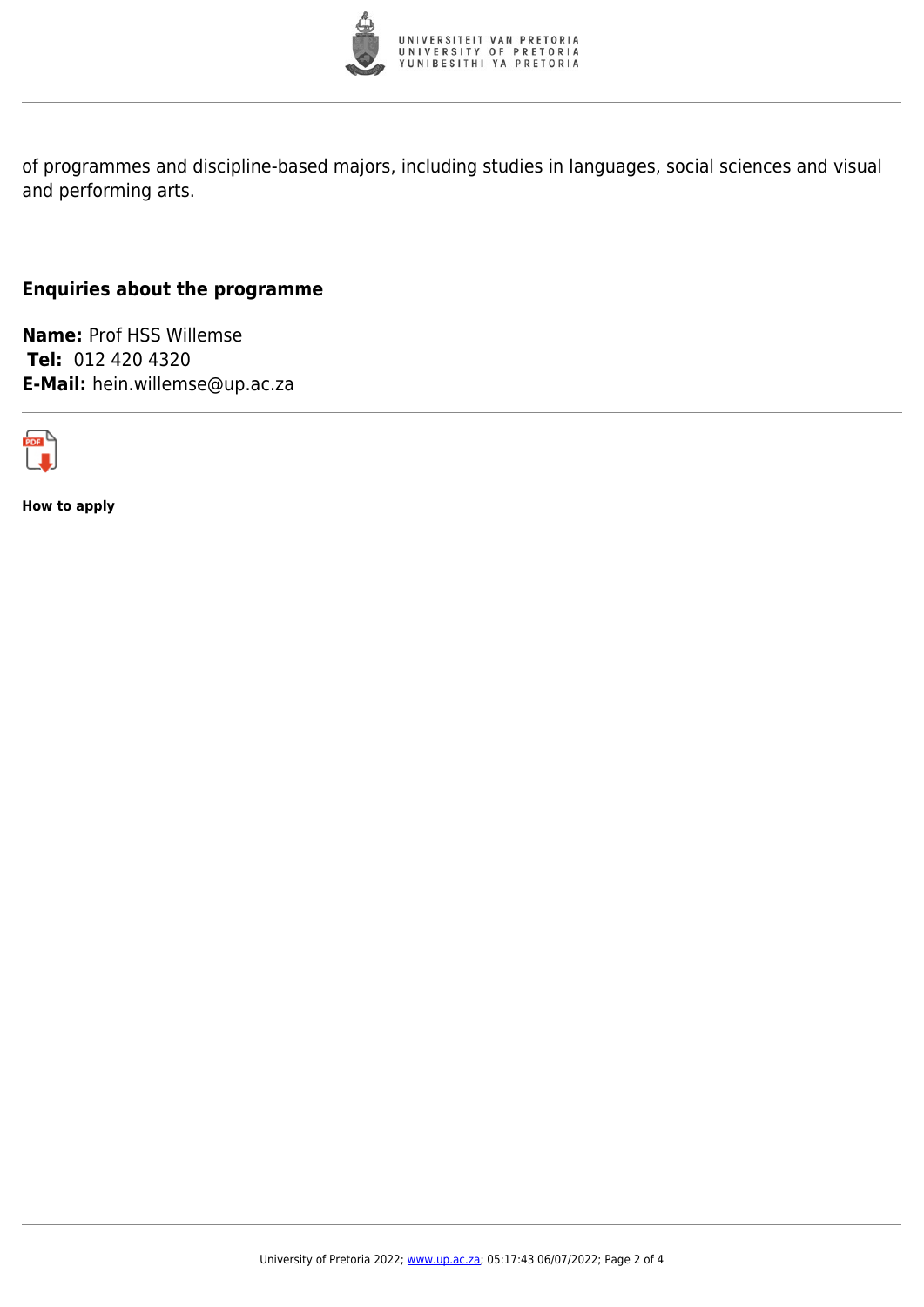



# **Online Application**